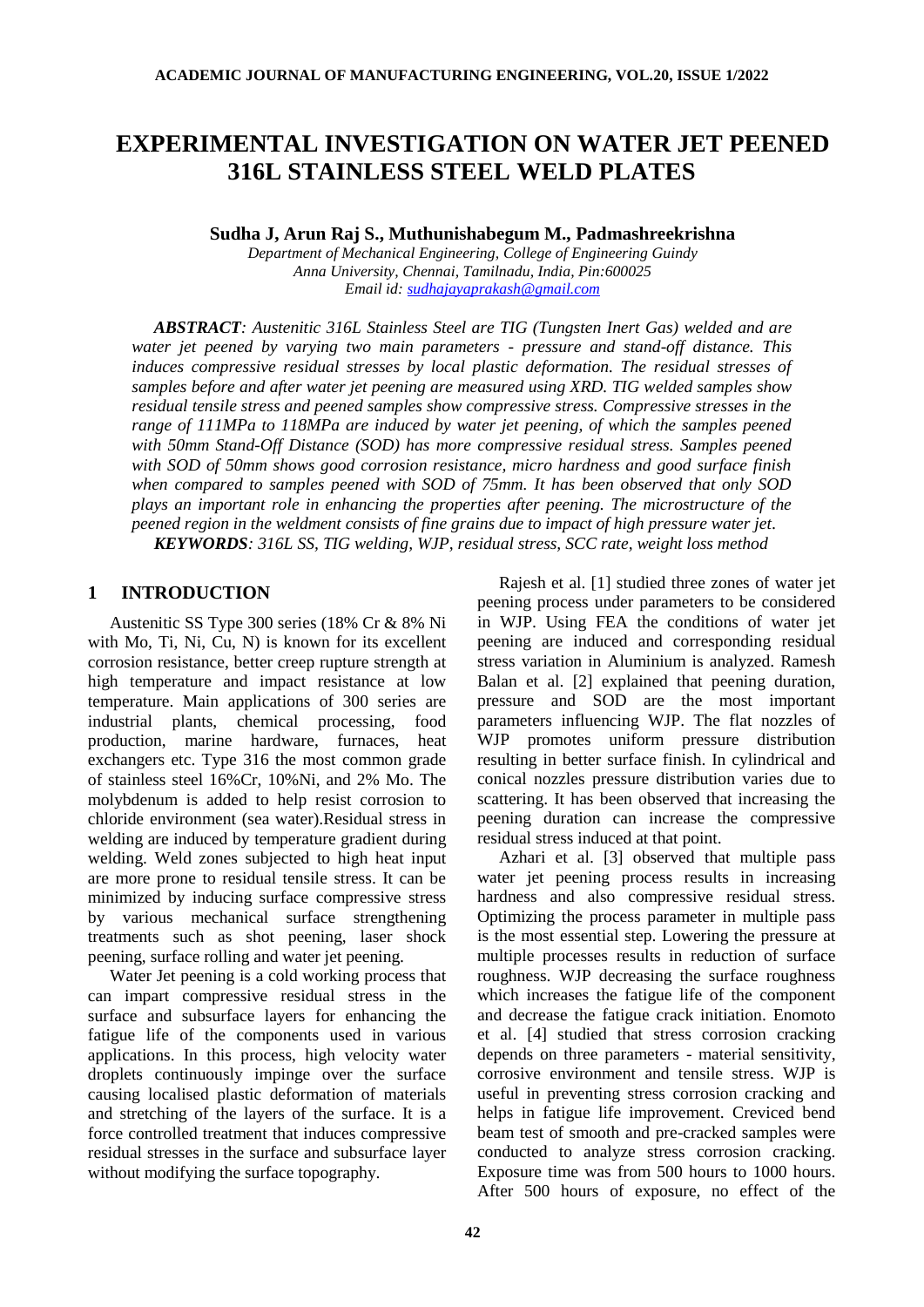medium is observed. Effect of parameters like peening duration SOD and pressure were discussed. Peening duration and SOD has no effect when exceeded 2.5min/m and 30 micrometer respectively. Stresses remain compressive upto the depth of 250 micrometer from the surface. Fatigue life has been improved for both smooth and pre - cracked sample.

Masahito mochizuki et al. [5] used 304 SS and found that WJP does not generate any heat affected zone and hence it is widely preferred over other peening operation. It has been found that the stress id remain compressive for a period of 40 years. Daniewicz et al. [6] concluded that introduction of controlled compressive residual stress field is one of the potential means for increasing the fatigue resistance. The probability of leaving small areas unpeened is reduced by WJP. Conditions for WJP are simulated using FEM method and it is found that high pressure increases the surface roughness because of increased erosion rate. Optimizing SOD is the basic criteria for achieving more compressive residual stress. It has been observed that compressive residual stress increase as large as 60% of yield strength of the material.

Ramulu et al. [7] compared the strength of the material after water jet peening and abrasive water jet cutting. The degree of plastic deformation and state of material surface were found to be strongly dependent on the peening condition applied. Water jet peening introduces compressive residual stress equivalent to those introduced by shot peening and other operations. Anand Rao et al. [8] studied the effect of different filler material and current in the TIG welded joints of 310 SS. The filler material 309L having same Cr content as base metal shows better tensile strength compared to 316L & 347 fillers. Sakthivel et al. [9] studied the creep deformation and rupture behaviour of 316L(N) Austenitic stainless steel processed by activated TIG and multipass TIG welding. Activated TIG welding increased the creep rupture life of steel weld joints over MP TIG welding.

Kuang Hung Tsung et al. [10] studied the effect of oxide fluxes MnO, TiO2, SiO2, Al2O3 used in Activated TIG welding process. The use of activated TIG welding increase the joint penetration and weld depth to width ratio, thereby reducing angular distortion of weld metal. Akbari Mousavi et al. [11] studied the effect of groove in the residual stress distribution of TIG welded 304L SS. U groove has minimum residual stressed in both longitudinal and transverse direction compared to V groove. 500 V groove has minimum residual stress compared to 100, 200, 300, 400 V grooves. Srivastava et al [12] studied the effect of various parameters such as pressure, SOD, traverse speed,

current, voltage and no. of passes in water jet peening of welded joints. The main variables that influence are pressure and SOD. Increasing pressure reduces the tensile stresses in the welded joints. Maintaining optimum SOD in WJP is more important.

# **2 MATERIALS AND METHODS**

The tungsten and weld puddle are protected and cooled with an inert gas, typically argon and helium. 316L SS plates of  $150x125x6$  mm are welded using following TIG welding parameters as shown in the Table 1.

| Current | Voltage |                             | Traverse speed Argon Pressure |
|---------|---------|-----------------------------|-------------------------------|
|         |         | 68 mm/min $5 \text{ kg/cm}$ |                               |

**Table 1. Parameters of TIG welding** 

TIG welded samples are then subjected to WJP operation using high pressure water droplets, to create local plastic deformation that induces residual compressive stress on the welded surface. By varying pressure  $\&$  SOD, 6 different conditions (pressure - 200MPa, 250MPa, 300MPa & SOD-50mm, 75mm). for each pressure conditions, two SOD were used for analysis.

Hardness of TIG welded and WJP samples are then analysed using micro Vickers hardness. Residual stress measurements were carried out using XRD.. Microstructural analysis were done to visualize the microstructure of different zones of welded and peened surfaces. Surface roughness and SCC rate were determined.



**Fig.1 Samples welded and peened at various pressures and SOD**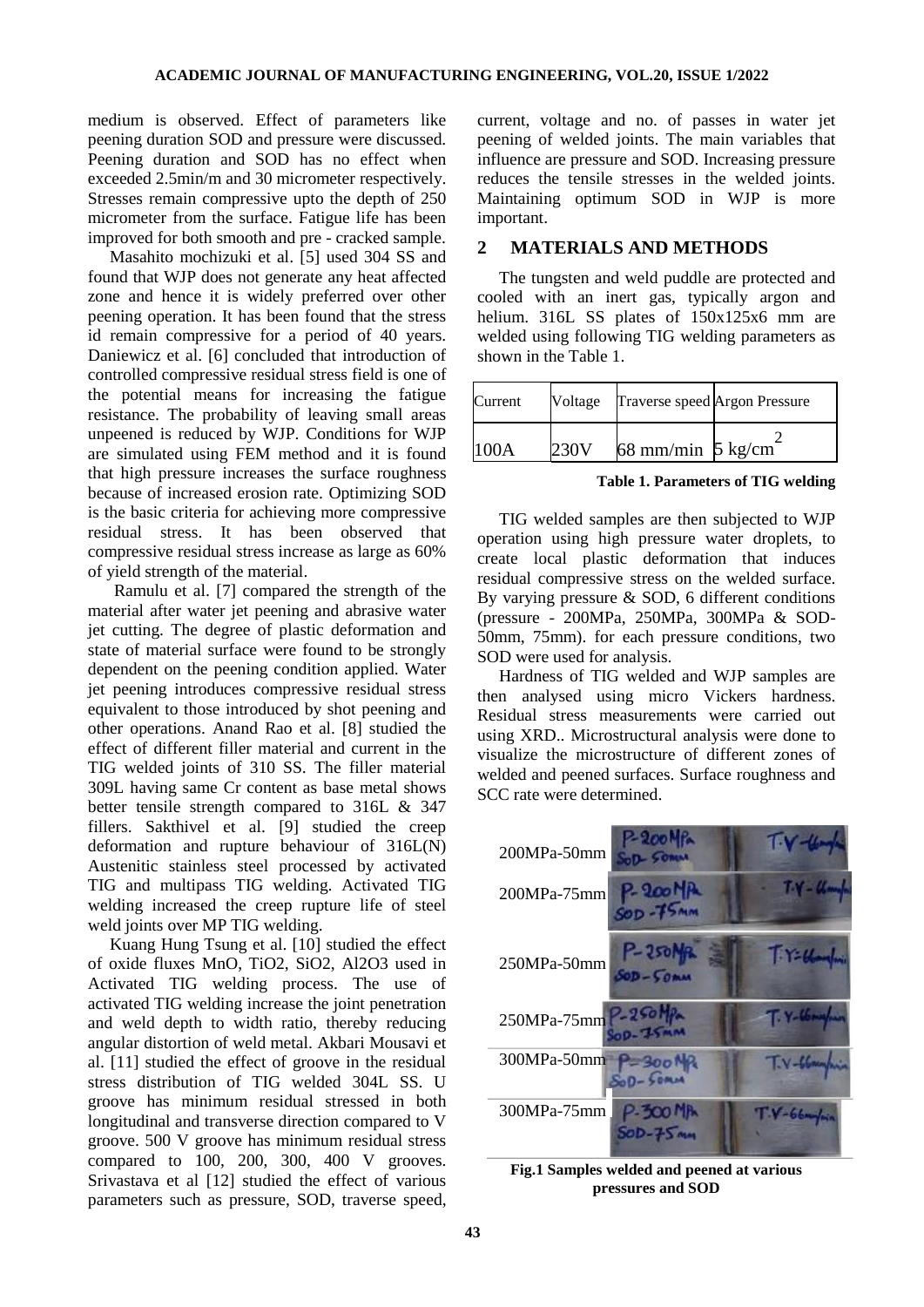# **3 RESULTS AND DISCUSSIONS**

The microstructures of as welded and peened samples observed in optical microscope are shown in the figure. The lines observed in base metal is due to multipass rolling. Discontinuous structure of columnar grains are found across the weldment along the welding direction. Fine grains are observed in the peened region. This might be due to the impact of high pressure water jet that broke the columnar grains into fine grains.



**Fig.2 Optical Microscopic images of the regions**

Micro Vickers hardness was used for measuring hardness variation from peened surface to distance in depth, since it is only way to measure minute variation in hardness that arises as a result of peening of TIG welded specimens.

Base metal hardness – 185 HV. A load of 0.5kg and dwell time of 12s were used to measure hardness. Hardness were measured at a level of 0.02mm from the peened surface as shown in the Table 2.

**Table 2. Hardness variation of WJP samples**

| Condition/Distance<br>From peened | Hardness in HV |      |      |      |  |  |
|-----------------------------------|----------------|------|------|------|--|--|
| surface in mm                     |                | 0.02 | 0.04 | 0.06 |  |  |
| 200MPa-50mm                       | 210            | 186  | 186  | 186  |  |  |
| 200Mpa-75mm                       | 203            | 171  | 171  | 171  |  |  |
| 250Mpa-50mm                       | 237            | 186  | 183  | 183  |  |  |
| 250Mpa-75mm                       | 181            | 172  | 155  | 155  |  |  |
| 300Mpa-50mm                       | 225            | 219  | 210  | 208  |  |  |
| $300Mpa-75mm$                     | 217            | 208  | 202  | 186  |  |  |



**Fig. 3 Hardness Variation for Different Pressure Conditions**

From the values obtained for six different condition of peening, it is observed that high hardness of 237 HV is obtained at 250Mpa-50mm but in this, depth of penetration is limited to peened region as shown in the graph. In 300Mpa-50mm & 300Mpa-75mm conditions, penetration depth extend from peened surface to 60 m with hardness of around 215HV.

It is observed that pressure and SOD plays vital role in increasing the hardness. High pressure and small SOD helps to achieve high hardness with increased penetration depth in cross section. High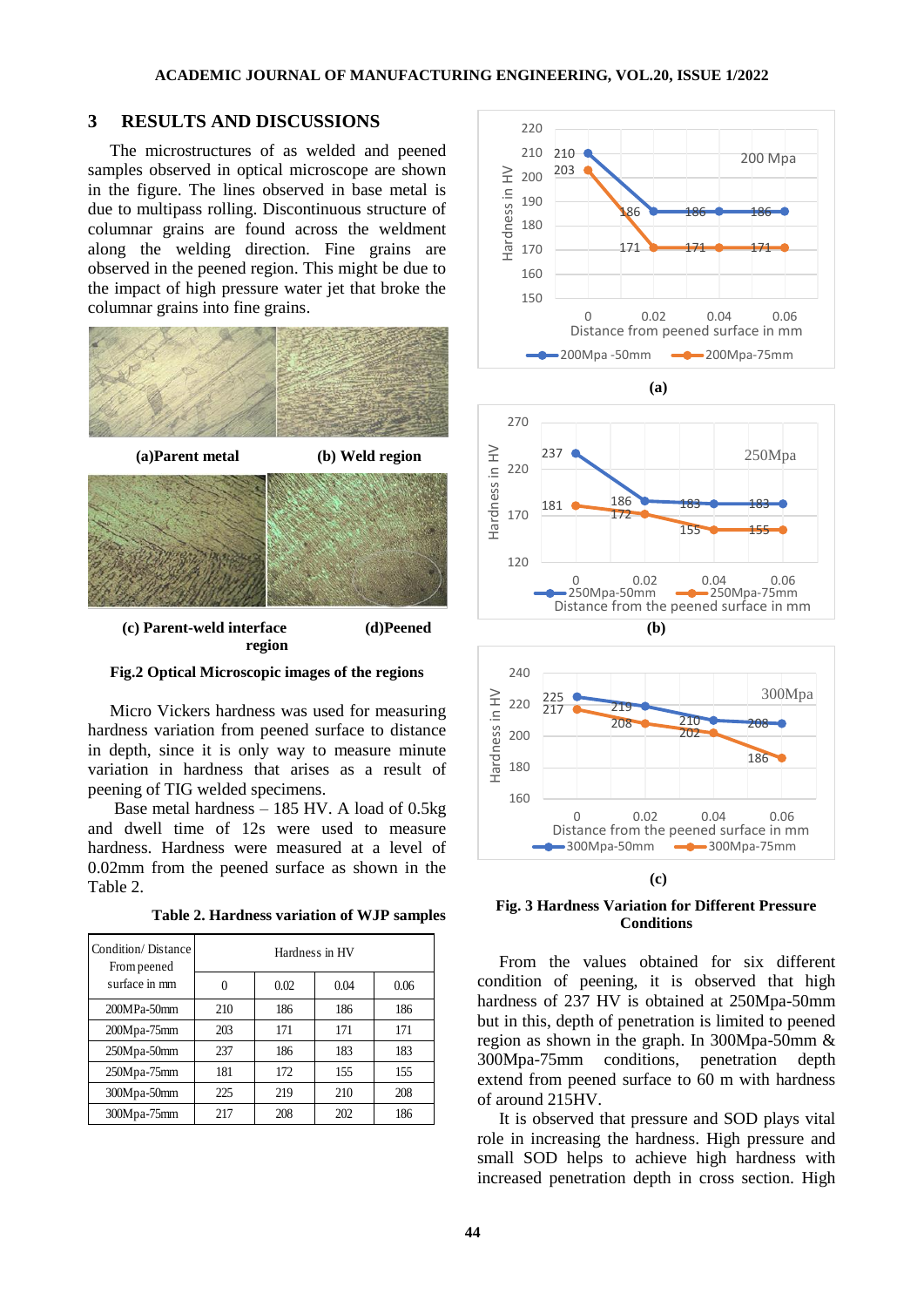SOD results in lowering the hardness value as seen in the 6 different conditions of WJP.

XRD had been used for measuring residual stress which were induced during welding & peening process.



#### **Fig. 4 Residual Stress of TIG Welded & WJP Samples**

The results of XRD shows that TIG welded samples have residual tensile stress of 97.5Mpa. WJP process transforms residual tensile stress to compressive with use of high pressure water droplets. It is observed that for peened samples under 250Mpa-50mm condition, high residual compressive stress of 118.8Mpa is obtained which reflects in the high hardness of 237HV. As SOD increases, the effect of pressure in inducing compressive stresses decreased. XRD results justifies the hardness values yet high compressive stresses leads to high hardness. At 50mm, the water droplets has sufficient energy with continuous flow for creating higher stresses which is needed to strengthen the welded region while in 75mm, the path of water flow diversifies, covering larger for peening but not with much high potential for inducing compressive stresses.

Surface roughness is the combination of short wavelength deviation of the surface from the nominal surface.



**Fig.5 Surface roughness of WJP**

From the surface roughness measured, it is clear that continuous flow of water is achieved only at SOD of 50mm. At 75mm SOD, the water flow loses it energy and falls in divergent manner. As there is no continuous flow of water at this distance, surface roughness values are high compared to other conditions. When the effect of pressure is considered in surface roughness in this process, it

has not much significant effect in varying surface roughness. Thus it is understood that continuous flow of water alone determines surface roughness. Moving towards the nozzle of the water jet, finer surface texture might be achieved and moving still closer beyond a particular distance will result in material removal instead of peening which is not preferred.

Corrosion rate is measured using weight loss method. The samples are immersed in the corrosive environment of concentrated hydrochloric acid (35%) for a time period of 48 hours. Concentrated HCl was chosen as corrosion environment (chlorine environment – the most influencing cause for SCC) as it is most effective corrosive medium. It undergoes following chemical reaction, forming a corrosion product –  $FeCl<sub>2</sub>$ 

$$
2Fe + 4Hcl \quad 2FeCl_2 + 2H_2
$$

Weight loss in milligrams is measured for every 24 hours and corrosion rate in miles per year are calculated and tabulated and shown in Table 3.

| Parameters                    | weight<br>in gms<br>(after<br>24<br>hours) | weight<br>in gms<br>(after<br>48<br>hours) | corrosion<br>rate | Percentage<br>increase |
|-------------------------------|--------------------------------------------|--------------------------------------------|-------------------|------------------------|
| as weld                       | 4.833                                      | 4.664                                      | 0.00169           |                        |
| $200MPa-$<br>50 <sub>mm</sub> | 4.88                                       | 4.754                                      | 0.00139           | 17.575                 |
| 200MPa-<br>$75$ mm            | 4.624                                      | 4.528                                      | 0.00149           | 12.018                 |
| 250MPa-<br>50 <sub>mm</sub>   | 4.69                                       | 4.632                                      | 0.00065           | 61.598                 |
| 250MPa-<br>$75$ mm            | 4.701                                      | 4.635                                      | 0.0013            | 22.759                 |
| 300MPa-<br>50 <sub>mm</sub>   | 4.781                                      | 4.745                                      | 0.00043           | 74.477                 |
| 300MPa-<br>75mm               | 4.873                                      | 4.87                                       | 0.00085           | 49.716                 |

It is observed that the corrosion rate of the sample peened under the condition 300MPa-50mm, 75mm shows better stress corrosion resistance when compared to other peened parameter and the as welded sample. The samples peened with 250MPa-50mm also has high resistance towards stress corrosion which indicates that inducing high compressive stresses will results in increased resistance towards stress corrosion. Considering the results of surface roughness in SCC, samples peened at minimum SOD (50mm) has lower surface roughness which leads to increased resistance of